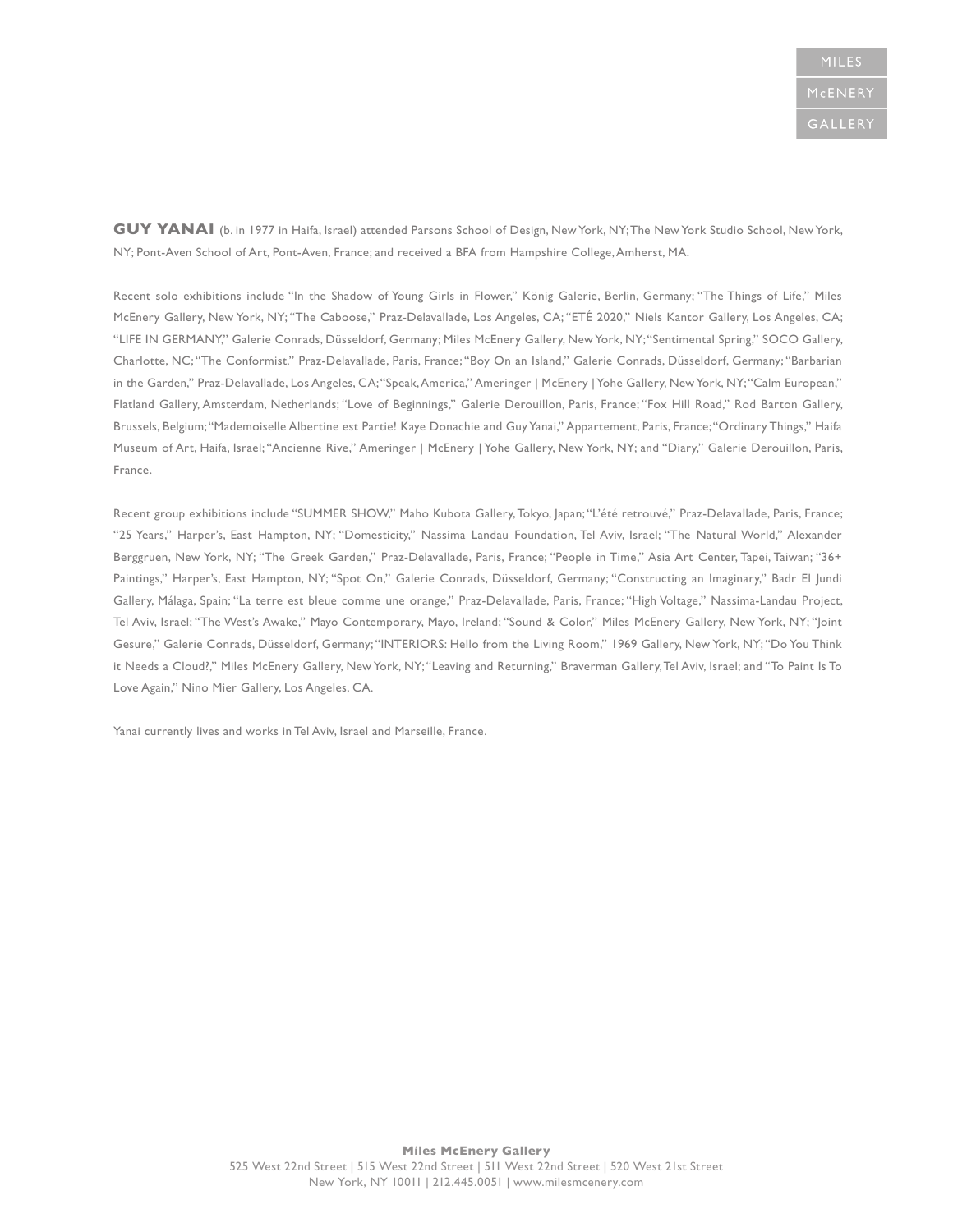# **GUY YANAI**

Born in Haifa, Israel in 1977 Lives and works in Tel Aviv, Israel and Marseille, France

## **EDUCATION**

- 2000 BFA, Hampshire College, Amherst, MA
- 1997 New York Studio School, New York, NY
- 1996 Pont Aven School of Contemporary Art, Pont-Aven, France
- 1996 Parsons School of Design, New York, NY

# **SOLO EXHIBITIONS**

| 2022 | Maho Kubato Gallery, Tokyo, Japan (forthcoming)                                                         |
|------|---------------------------------------------------------------------------------------------------------|
|      | "In the Shadow of Young Girls in Flower," König Galerie, Berlin, Germany                                |
| 2021 | "The Things of Life," Miles McEnery Gallery, New York, NY                                               |
|      | "The Caboose," Praz-Delavallade, Los Angeles, CA                                                        |
| 2020 | "ETÉ 2020," Niels Kantor Gallery, Los Angeles, CA                                                       |
|      | "LIFE IN GERMANY," Galerie Conrads, Düsseldorf, Germany                                                 |
| 2019 | Miles McEnery Gallery, New York, NY                                                                     |
|      | "Sentimental Spring," SOCO Gallery, Charlotte, NC                                                       |
|      | "The Conformist," Praz-Delavallade, Paris, France                                                       |
| 2018 | "Boy On an Island," Galerie Conrads, Düsseldorf, Germany                                                |
| 2017 | "Barbarian in the Garden," Praz-Delavallade, Los Angeles, CA                                            |
|      | "Speak, America," Ameringer   McEnery   Yohe Gallery, New York, NY                                      |
|      | "Calm European," Flatland Gallery, Amsterdam, Netherlands                                               |
|      | "Love of Beginnings," Galerie Derouillon, Paris, France                                                 |
| 2016 | "Fox Hill Road," Rod Barton Gallery, Brussels, Belgium                                                  |
|      | "Mademoiselle Albertine est Partie! Kay Donachie and Guy Yanai," Appartement, Paris, France             |
|      | "Bateau Promenade," Harper's Books, East Hampton, NY                                                    |
| 2015 | "Ordinary Things," Haifa Museum of Art, Haifa, Israel                                                   |
|      | "Ancienne Rive," Ameringer   McEnery   Yohe Gallery, New York, NY                                       |
| 2014 | "Diary," Galerie Derouillon, Paris, France                                                              |
|      | "First Battle Lived Accident," Alon Segev Gallery, Tel Aviv, Israel                                     |
| 2013 | "Accident Nothing," Aran Cravey Gallery, Los Angeles, CA                                                |
|      | "Lived and Laughed and Loved and Left," LaMontagne Gallery, Boston, MA                                  |
|      | "Battle, Therapy, Living Room" (curated by Noam Segel), Velan Center for Contemporary Art, Turin, Italy |
| 2011 | "First We Feel Then We Fall," Alon Segev Gallery, Tel Aviv, Israel                                      |
| 2010 | "Four Guys Sitting in a Subaru Drinking Grapejuice," The Spaceship on HaYarkon 70, Tel Aviv, Israel     |
| 1999 | "Thesis: Easthampton Interiors," Hampshire College Art Gallery, Amherst, MA                             |
|      |                                                                                                         |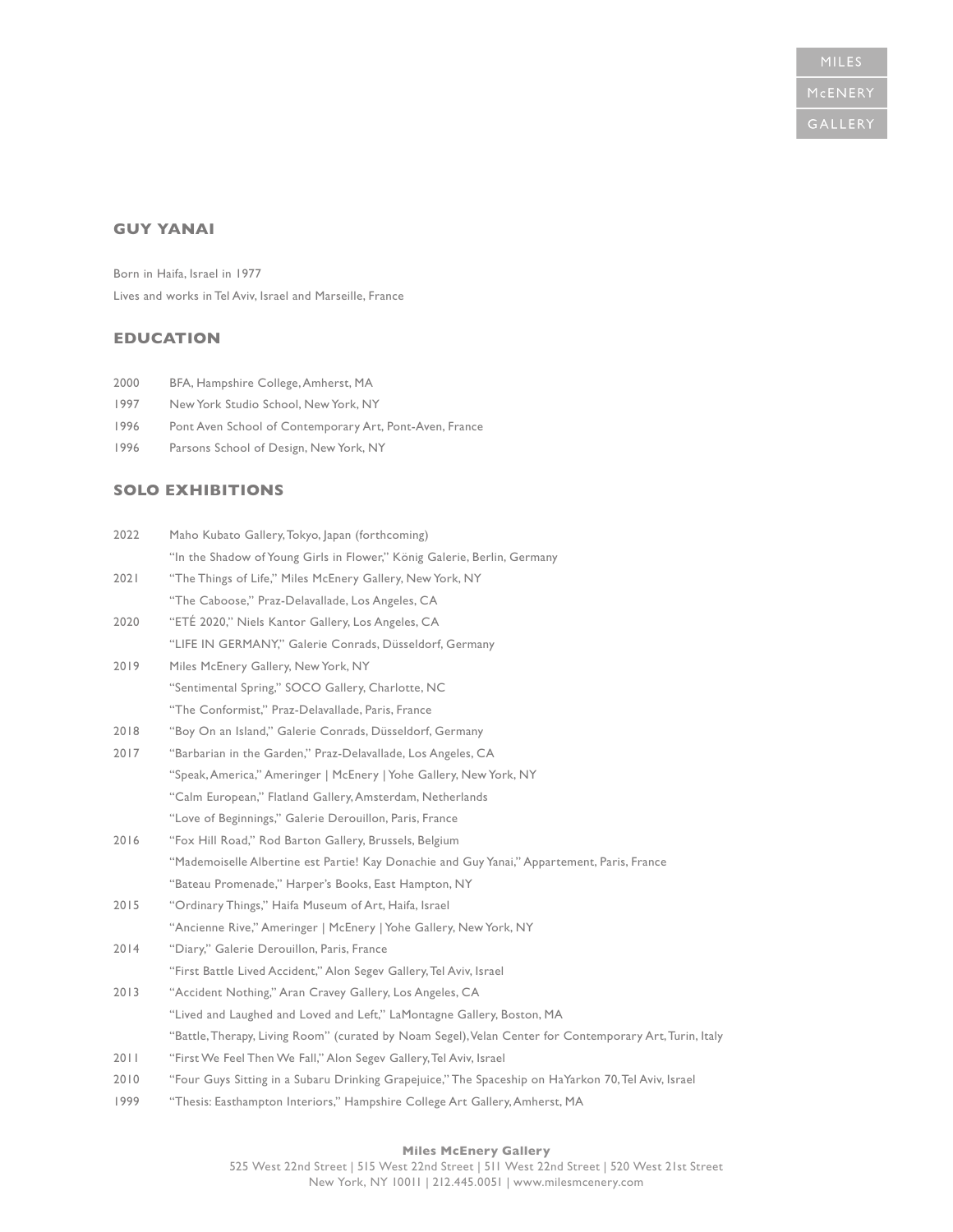# MCENERY

# **GROUP EXHIBITIONS**

| 2022 | "SUMMER SHOW," Maho Kubota Gallery, Tokyo, Japan                                                   |
|------|----------------------------------------------------------------------------------------------------|
|      | "L'été retrouvé," Praz-Delavallade, Paris, France                                                  |
|      | "25 Years," Harper's, East Hampton, NY                                                             |
|      | "Domesticity," Nassima Landau Foundation, Tel Aviv, Israel                                         |
|      | "The Natural World," Alexander Berggruen, New York, NY                                             |
| 2021 | "The Greek Garden," Praz-Delavallade, Paris, France                                                |
|      | "People in Time," Asia Art Center, Tapei, Taiwan                                                   |
|      | "36+ Paintings," Harper's, East Hampton, NY                                                        |
|      | "Spot On," Galerie Conrads, Düsseldorf, Germany                                                    |
| 2020 | "Constructing an Imaginary" (curated by Domenico de Chirico), Badr El Jundi Gallery, Málaga, Spain |
|      | "La terre est bleue comme une orange," Praz-Delavallade, Paris, France                             |
|      | "High Voltage," Nassima-Laundau Project, Tel Aviv, Israel                                          |
|      | Art Cologne, with Galerie Conrads, Cologne, Germany                                                |
|      | "The West's Awake," Mayo Contemporary, Mayo, Ireland                                               |
|      | "Sound & Color" (curated by Brian Alfred), Miles McEnery Gallery, New York, NY                     |
|      | "Joint Gesture," Galerie Conrads, Düsseldorf, Germany                                              |
|      | "INTERIORS: Hello from the Living Room," 1969 Gallery, New York, NY                                |
|      | "Do You Think It Needs A Cloud?," Miles McEnery Gallery, New York, NY                              |
|      | ZONAMACO, with Miles McEnery Gallery, Mexico City, Mexico                                          |
|      | "Leaving and Returning," Braverman Gallery, Tel Aviv, Israel                                       |
|      | "To Paint Is To Love Again" (curated by Olivier Zahm), Nino Mier Gallery, Los Angeles, CA          |
|      | "Flowers Are Part of our Story and our History," Flatland Gallery, Amsterdam, Netherlands          |
| 2019 | "Proposals for a Collection," Annarumma, Naples, Italy                                             |
|      | Artissima, with Praz-Delavallade, Turin, Italy                                                     |
|      | "Le Magasin at Unit 5," Praz-Delavallade, Los Angeles, CA                                          |
|      | EXPO Chicago, with Praz-Delavallade, Chicago, IL                                                   |
|      | Art Berlin, with Galerie Conrads, Berlin, Germany                                                  |
|      | "Door into Summer/M's Collection +," Maho Kuhota Gallery, Tokyo, Japan                             |
|      | "Domestic Comfort," Flatland Gallery, Amsterdam, Netherlands                                       |
|      | Art Brussels, with Flatland Gallery, Brussels, Belgium                                             |
|      | Dallas Art Fair, with Miles McEnery Gallery, Dallas, TX                                            |
|      | Art Cologne, with Galerie Conrads, Cologne, Germany                                                |
|      | "YUMMY YUMMY," Flatland Gallery, Amsterdam, Netherlands                                            |
|      | "Betaland," Galerie Conrads, Düsseldorf, Germany                                                   |
|      | ALAC, with Praz-Delavallade, Los Angeles, CA                                                       |
|      | ALAC, with Galerie Derouillon, Los Angeles, CA                                                     |
|      | Art Düsseldorf, with Galerie Conrads, Düsseldorf, Germany                                          |
| 2018 | "I Dream My Painting and Then I Paint My Dream," UNIT 5, Los Angeles, CA                           |
|      | "The Barn Show 2018," Johannes Vogt Gallery, East Hampton, NY                                      |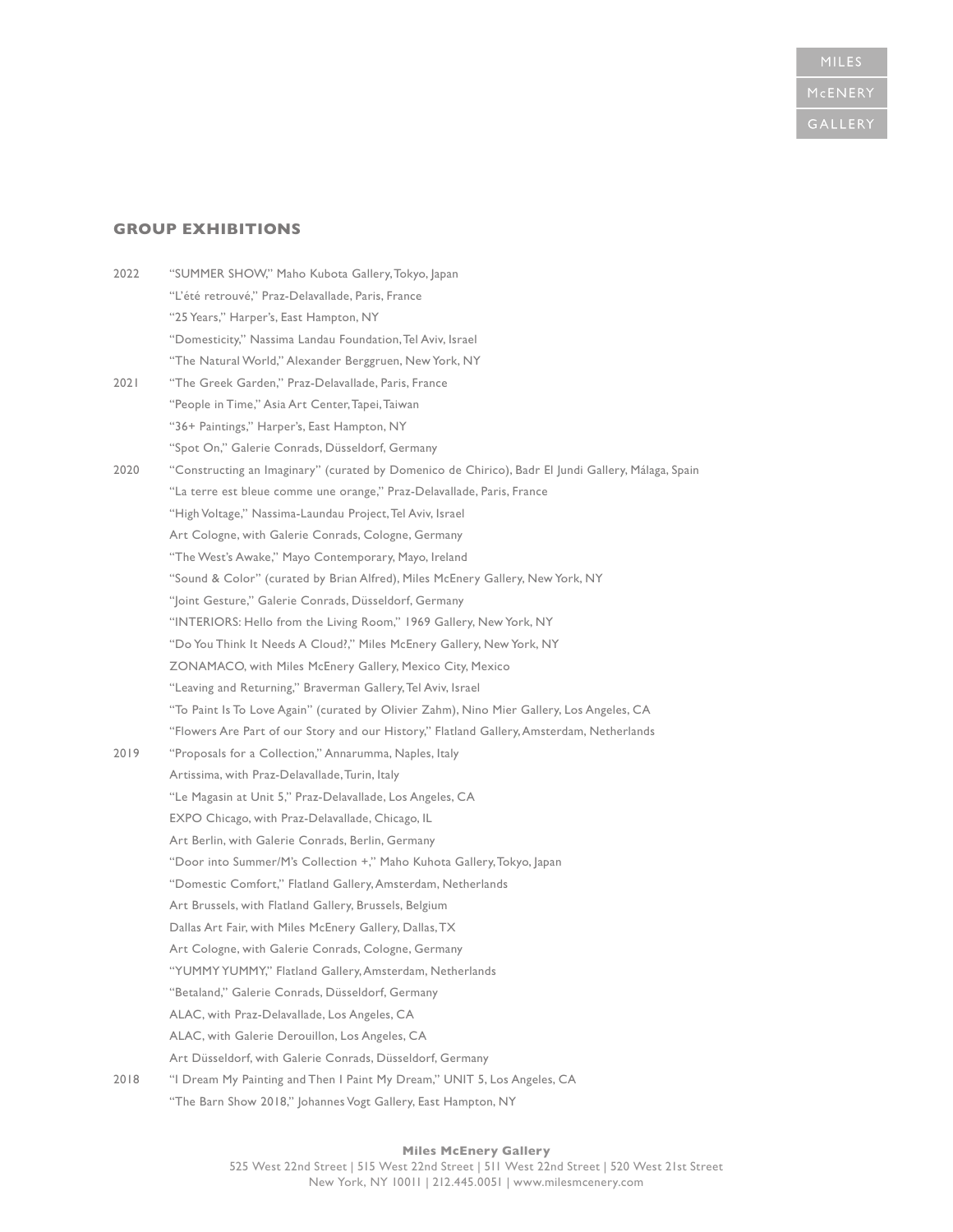"As You Like It / C'est comme vous voulez," Praz-Delavallade, Los Angeles, CA Solo booth at ALAC, with Galerie Derouillon, Los Angeles, CA "Jerry, Show Me Love!," Galerie Derouillon, Paris, France Art Cologne, with Galerie Conrads, Cologne, Germany Art Berlin, with Galerie Conrads, Berlin, Germany "Out Of Our Closet," LaMontagne Gallery, Boston, MA "Reflector," Luciana Brito - NY Project, New York, NY Art Rotterdam, with Flatland Gallery, Rotterdam, Netherlands "Belief in Giants," Ameringer | McEnery | Yohe Gallery, New York, NY 2017 "Untitled Miami," Galerie Conrads, Los Angeles, CA "Galeristes," Galerie Derouillon, Paris, France "La Saga," Double V Gallery, Marseille, France "L'anti-destin" (curated by Pauline Pavec, in collaboration with Galerie Derouillon, la Galerie Helenbeck, and Pierre and Alexandre Lorquin), 64 rue de Monceau, Paris, France Vienna Contemporary, with Flatland Gallery, Vienna, Austria Art Berlin, with Galerie Conrads, Berlin, Germany "Surreal House," The Pill Gallery, Istanbul, Turkey Art Cologne, with Galerie Conrads, Cologne, Germany "Post Analog Painting II," The Hole, New York, NY "Post Analog Painting," The Hole, The Surf Lodge Montauk, NY Solo booth at Art Brussels with Flatland Gallery, Brussels, Belgium Dallas Art Fair, with Ameringer | McEnery | Yohe Gallery, Dallas, TX Art Rotterdam, with Flatland Gallery, Rotterdam, Netherlands 2016 "Taste my braindrops," Mindy Soloman Gallery, Miami, FL "What's Up 2.0," 94 Portland Place, London, United Kingdom "Tableaux," Tristian Koenig, Melbourne, Australia "The Ties That Bind," David Achenbach Projects, Wuppertal, Germany Code Art Fair, with Rod Barton Gallery, Copenhagen, Denmark "Cause The Grass Don't Grow And The Sky Ain't Blue" (curated by Clémence Duchon & Flavie Loizon), Praz-Delavallade, Paris, France Seattle Art Fair with Ameringer | McEnery | Yohe Gallery, Seattle, WA Amsterdam Art Fair, with Rod Barton Gallery, Amsterdam, Netherlands "Bisou Magique" (curated by Yundler Brondino Verlag), Galerie Derouillon, Paris, France "Gardening," Flatland Gallery, Amsterdam, Netherlands Frieze Art Fair, with the Breeder Gallery, New York, NY "Itch Under the Skin," Charlotte Fogh Gallery, Aarhus, Denmark NADA, with Galerie Drouillon, New York, NY Armory Show with The Breeder Gallery, New York, NY "Imagine," Brand New Gallery, Milan, Italy "Only Lovers" (curated by Timothee Chaillou), Le Coeur, Paris, France 2015 "Launch," Rod Barton Gallery, Brussels, Belgium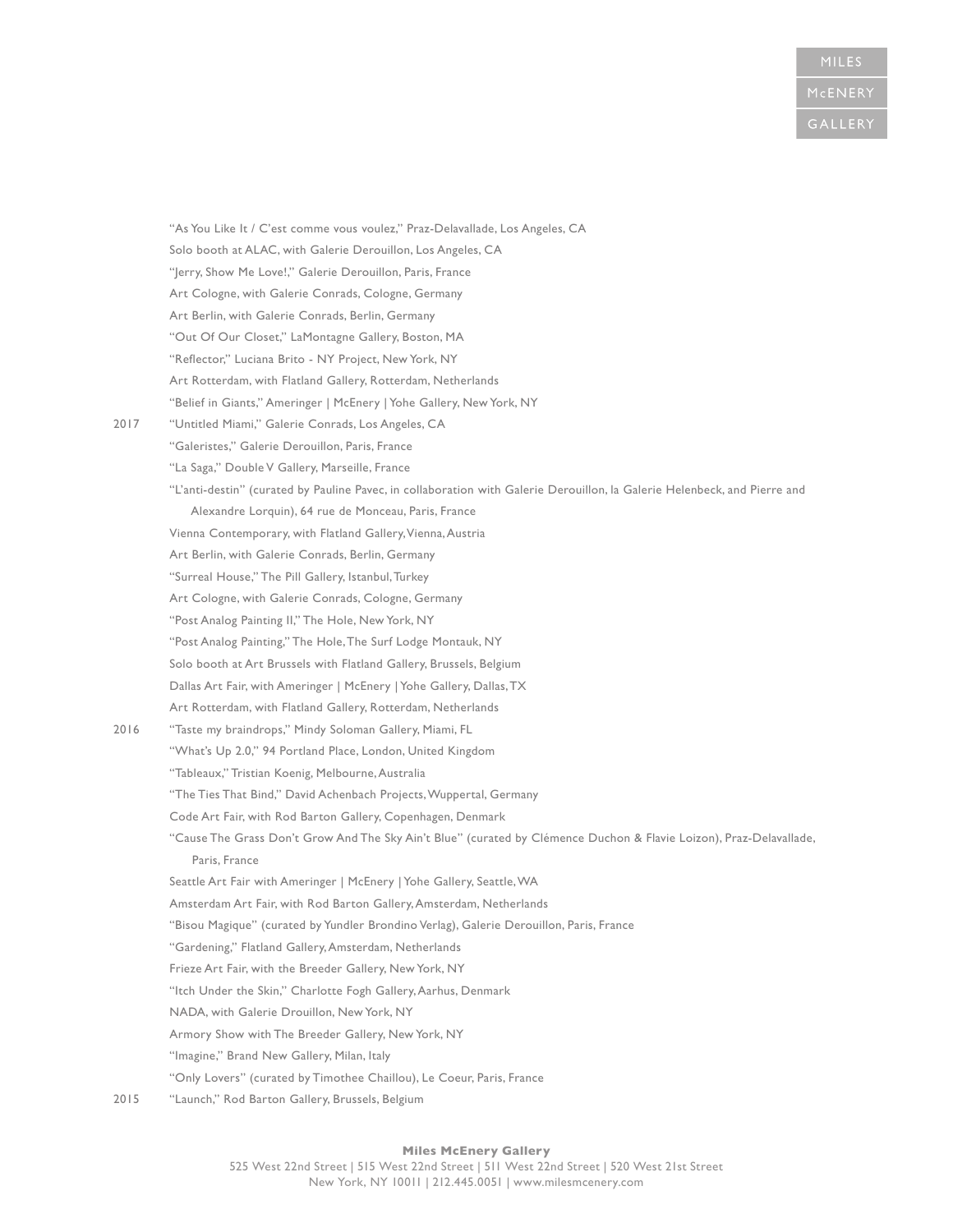"A House Without Rooms" (curated by Guy Yanai), Gallerie TORRI, Paris, France "Expo Chicago," with Ameringer | McEnery | Yohe Gallery, Chicago, IL "Fresh Fruit," Les Gens Heureux, Copenhagen, Denmark "Words Without Letters" (curated by Guy Yanai), Alon Segev Gallery, Tel Aviv, Israel "Refiguring," Coburn Projects, London, United Kingdom

- 2014 "Par Ici Mon Kiki," Le Coeur, Paris, France "Summer Mixer," Joshua Liner Gallery, New York, NY "Informal Forms" (curated by Noam Segel), Aran Cravey Gallery, Los Angeles, CA Art Market Hamptons Fair, with Joshua Liner Gallery, Bridgehampton, NY "Just Before Brazil," A.L.I.C.E. Gallery, Brussels, Belgium Art Herning Art Fair, with Charlotte Fogh Gallery, Herning, Denmark
- 2013 "GROWTH," Charlotte Fogh Gallery, Aarhus, Denmark
- 2012 "Domesticated Souls" (curated by Alice Van Dan Abeele), A.L.I.C.E. Gallery, Brussels, Belgium Brussels Art Days, with A.L.I.C.E Gallery, Brussels, Belgium "The Irreconcilable" (curated by Guy Yanai), The Spaceship at HaYarkon 70, Tel Aviv, Israel NADA, with Artis, New York, NY
- 2011 "Italy-Israel: Senses of the Mediterranean," Milan, Italy and Tel Aviv, Israel "Possibility of a Book," Sommer Contemporary Art S2, Tel Aviv, Israel
- 2010 "Israelism," Shay Arye Gallery, Tel Aviv, Israel
- 2008 "Recent Purchases from the Israel Discount Bank Collection," Ashdod Museum of Art, Ashdod, Israel "Artist Portraits," Givataim Municipal Gallery, Givataim, Israel

## **RESIDENCIES**

- 2014 Villa Lena Residency Program, Tuscany, Italy
- 2012 Artis Contemporary Art Fund, Professional Development Workshop by Creative Capital, Tel Aviv, Israel
- 2009 Upstate Workspace (Zach Feuer Gallery), Hudson, NY
- 2008 Frans Masereel Centrum, Kasterlee, Belgium

## **BIBLIOGRAPHY**

2021 Bogejev, Sasha, "The Things of Life: Guy Yanai @ Miles McEnery Gallery," Juxtapoz Magazine, 18 November.

Gergely, Julia, "Born in Israel, trained in New York, inspired by France, artist Guy Yanai resists labels," Jewish Telegraphic Agency, 29 October.

*Guy Yanai*, New York: Miles McEnery Gallery.

Ohayon, Yoomee, "Different but the Same: Guy Yanai's Multicultural Art," MutualArt, 7 July.

Chernick, Karen, "Unimpressed by the Golden Globes Best Picture nominees? Watch these art-inspiring films instead," The Art Newspaper, 28 February.

2020 Cohen, Alina, "17 Contemporary Artists Reimagining the Still Life," Artsy, 7 August. Chernick, Karen, "Guy Yanai's Painting Practice Was Made for This moment," Artsy, 13 April.